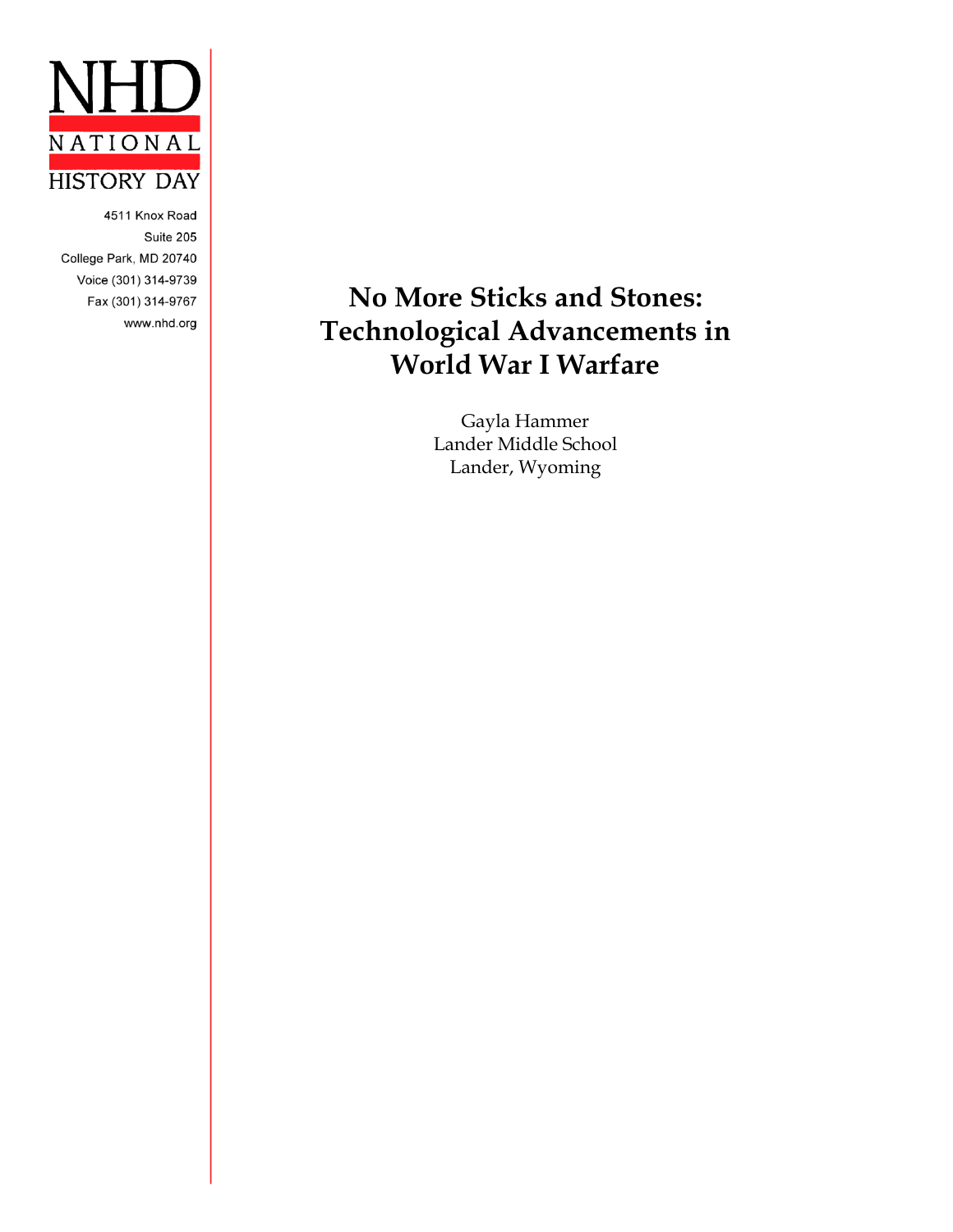### **Grade Level***:*

 $6 - 8$ 

### **Objectives:**

At the conclusion of this lesson, students will be able to

- Identify new advancements in military technology during World War I
- Identify new military techniques used during World War I
- Analyze information from videos, a letter, and photographs to determine how technological advancements affected how World War I was fought compared to previous wars

### **Guiding Question:**

How did the military techniques and technological advancements change how World War I was fought compared to previous wars?

### **Connections to Common Core:**

[CCSS.ELA-Literacy.RH.6-8.2](http://www.corestandards.org/ELA-Literacy/RH/6-8/2/) Determine the central ideas or information of a primary or secondary source; provide an accurate summary of the source distinct from prior knowledge or opinions.

[CCSS.ELA-Literacy.RH.6-8.9](http://www.corestandards.org/ELA-Literacy/RH/6-8/9/) Analyze the relationship between a primary and secondary source on the same topic.

CCSS SL6.1 Engage effectively in a range of collaborative discussions with diverse partners on a grade 6-8 topics, texts, and issues, building on others' ideas and expressing their own clearly.

[CCSS.ELA-Literacy.WHST.6-8.1a](http://www.corestandards.org/ELA-Literacy/WHST/6-8/1/a/) Introduce claim(s) about a topic or issue, acknowledge and distinguish the claim(s) from alternate or opposing claims, and organize the reasons and evidence logically.

### **Connections to C3 Framework:**

D2.His.1.6-8. Analyze connections among events and developments in broader historical contexts.

D2.His.14.6-8. Explain multiple causes and effects of events and developments in the past

D4.3.6-8. Present adaptations of arguments and explanations on topics of interest to others to reach audiences and venues outside the classroom using print and oral technologies (e.g., posters, essays, letters, debates, speeches, reports, and maps) and digital technologies (e.g., Internet, social media, and digital documentary).

### **Documents Used:**

### Primary Sources:

A Letter from Wayne <http://research.archives.gov/description/6050582>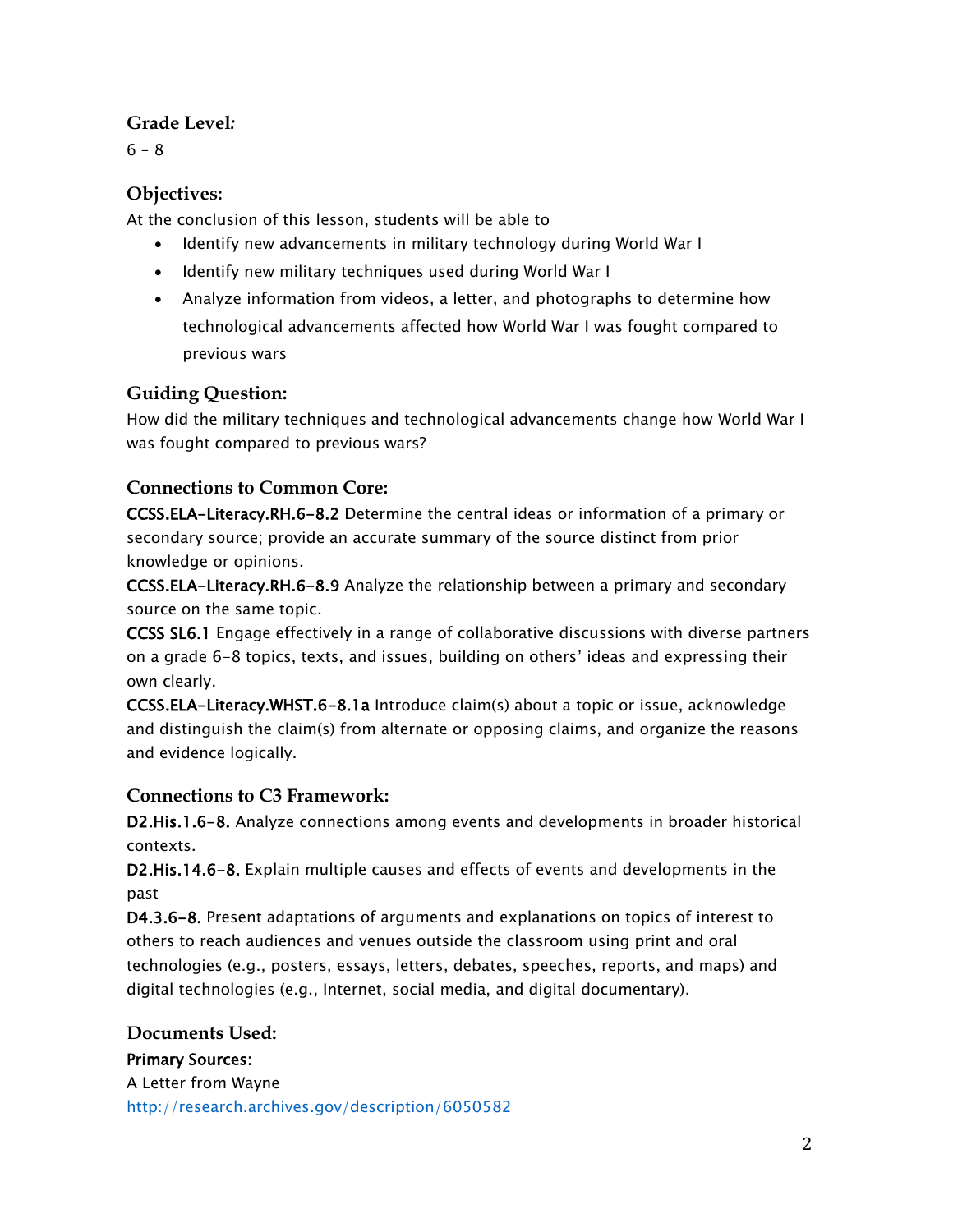#### Trench warfare photographs

<http://www.history.com/topics/world-war-i/photos#world-war-i-trench-warfare>

#### Secondary Sources: Video clip: World War I Firsts

<http://www.history.com/topics/world-war-i/videos#wwi-firsts>

Video clip: Trench Warfare <http://www.history.com/topics/world-war-i/videos#trench-warfare>

#### **Lesson Description:**

Overview: These lessons are designed to help students understand the impact new and more advanced weapons had on how World War I was fought compared to previous wars. The lessons can be used after students are introduced to World War I. The activities in the lesson were designed to increase students' ability to analyze primary sources while incorporating writing within the lessons.

#### Time:

- Activity 1: 15 minutes
- Activities 2-4: 45-60 minutes for each activity 3-4 class periods.
- Assessment: 15 minutes for 3-2-1 writing, 60-90 minutes for the brochure

#### **Materials:**

- Photograph Analysis Worksheet, National Archives <http://www.archives.gov/education/lessons/worksheets/photo.html>
- Written Document Analysis Worksheet, National Archives [http://www.archives.gov/education/lessons/worksheets/written\\_document\\_analys](http://www.archives.gov/education/lessons/worksheets/written_document_analysis_worksheet.pdf) [is\\_worksheet.pdf](http://www.archives.gov/education/lessons/worksheets/written_document_analysis_worksheet.pdf)
- SIGHT photo analysis form to use with World War I photographs

#### **Lesson Preparation:**

- Activity#1: no preparation is necessary. Students will need paper and pencil.
- Activity #2: Teachers will need to print one Photograph Analysis worksheet from the National Archives per student and provide trench warfare photos for each group of students to share. Students will need a copy of the SIGHT form for the second part of activity #2. Chart paper or a white board can be used to record the students' ideas.
- Activity #3: Teachers will need to have the video clips on "World War I Firsts" and "Trench Warfare" from the HISTORY Channel ready for students to view. Students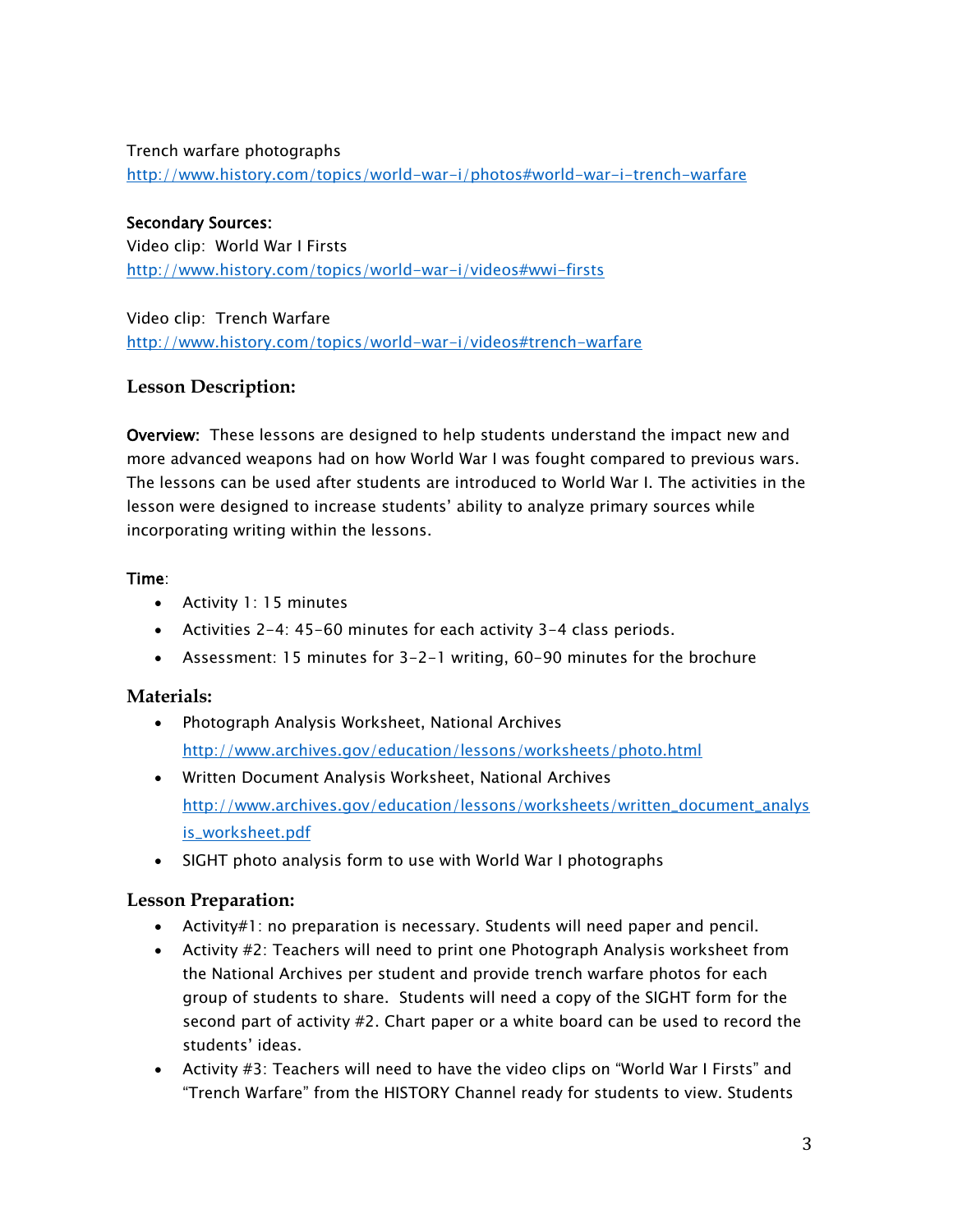will need to have paper to complete 2 column notes. The Quick Write can be completed on the same paper as the 2 column notes.

 Activity #4: The teacher will need to make copies of the "Letter from Wayne to Folks" and the Written Document Analysis worksheet for students.

#### **Activity 1 Procedure***:*

- Quick Write: Students use their prior knowledge to identify or predict the weapons and techniques used during World War I.
	- $\circ$  Question: "What weapons and techniques were used in World War I that are different from previous wars?"

#### **Activity 2 Procedure***:*

- Hand out the Photograph Analysis Worksheet from the National Archives to every student.
- Divide the students into groups of 3-5 students each
- Distribute the trench warfare photographs to each group of students.
- Provide students with SIGHT form to complete after choosing one trench war photo that caught their attention. Students should then complete the SIGHT graphic organizer, which will be used during the class discussion. Encourage students to follow the SIGHT protocol to analyze the photos: Scan, Infer, Guess the context of the photo, Hear the voices, and record what the people could be saying: Talk, so the students can understand the techniques and weapons used during World War I. Students should identify surprises and questions after analyzing the photos.
- Monitor each group by asking clarifying questions and guiding the students to make predictions or write questions they may have as they make observations.
- As a whole class, groups can share their findings, questions, and observations.
- On chart paper or a white board, the teacher will record the students' questions after analyzing the photos.

#### **Activity 3 Procedure***:*

- Students watch the video clips on "WWI Firsts" and "Trench Warfare" from HISTORY.
- Students will take 2 column notes during each video identifying each new weapon and how it changed warfare.
- Using their notes, students should write a paragraph explaining how warfare changed compared to their Quick Write from activity 1by using evidence from the photos and videos.

#### **Activity 4 Procedure***:*

- Provide each student with a copy of the "Letter from Wayne to Folks" from the National Archives.
- Hand out a copy of the Written Document Analysis Worksheet from the National Archives.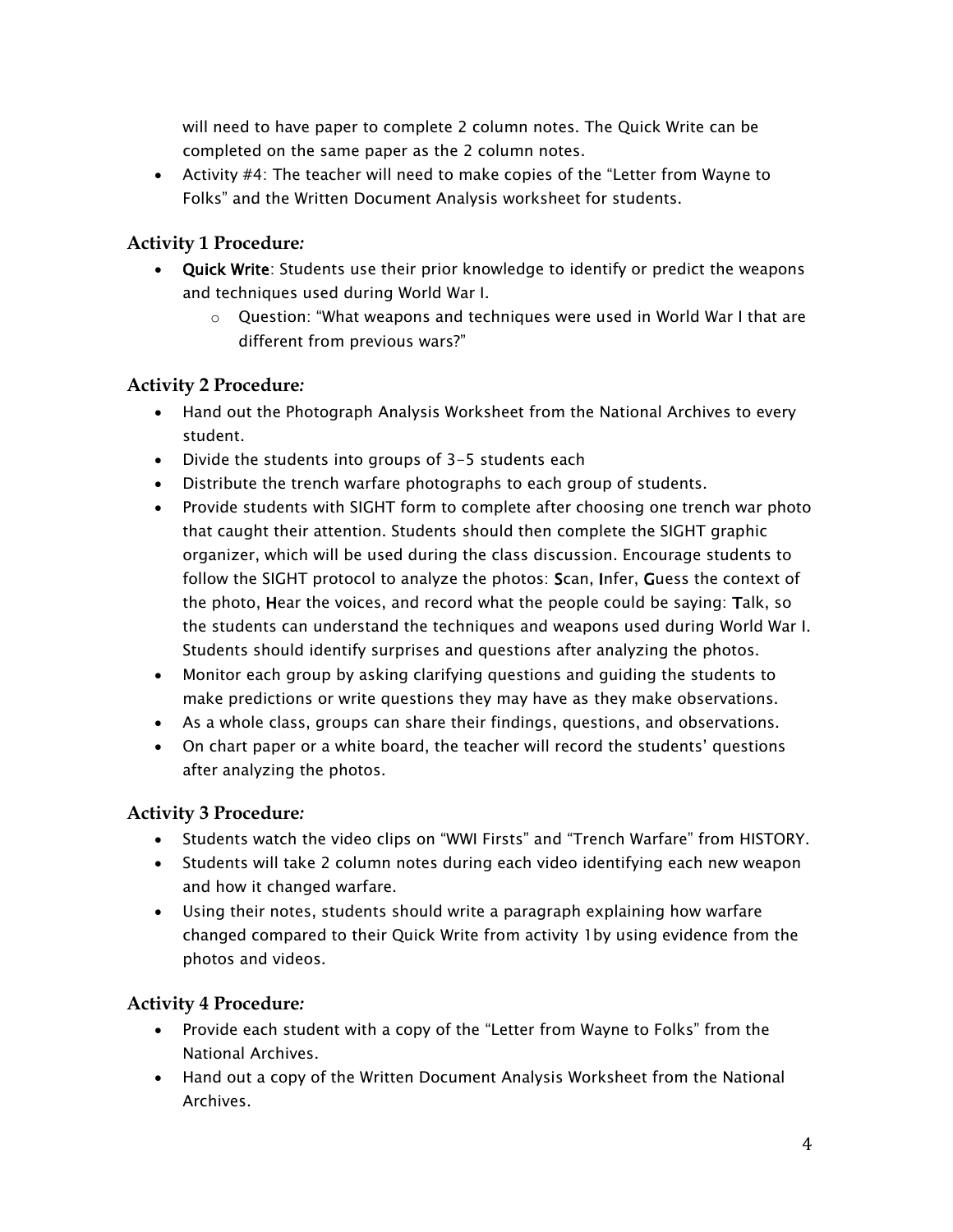- As students read the letter, they will record information on the Analysis Worksheet.
- In groups, students share their responses to reading the letter.
- Students write a response to the question: Based upon your knowledge, has a soldier's life changed during war with the advancement of the weapons? Students should cite evidence for their claims.

#### **Assessment Materials:**

- 3-2-1: Students write 3 things they want to remember, 2 things that are still unclear, and 1 question they have after reading the letter, analyzing photos, and watching the videos. Use the questions they still have to guide students to research the topic of their choice.
- Students can create a brochure including the following components:
	- o Title page
	- o Introduction to World War I
	- o Weapon or strategy used during World War I, along with pictures
	- o Effect of weapon or strategy on the war
	- o Conclusion
	- o Cite sources used for research
- Ask students to create a Venn diagram and compare and contrast World War I to previous wars, concentrating on the weapons and military techniques used during the wars.

#### **Methods for Extension:**

- Students could research what the military does or uses to protect the soldiers in warfare.
- Students could interview current or retired military personnel to find out how military warfare and equipment have changed during and after they served.
- Students could research how the war affected the lives of horses during World War I.

#### **Adaptations:**

 For students with special needs or English language learners, make a DVD or audio recording of the letter so that students can listen to it while they are reading it.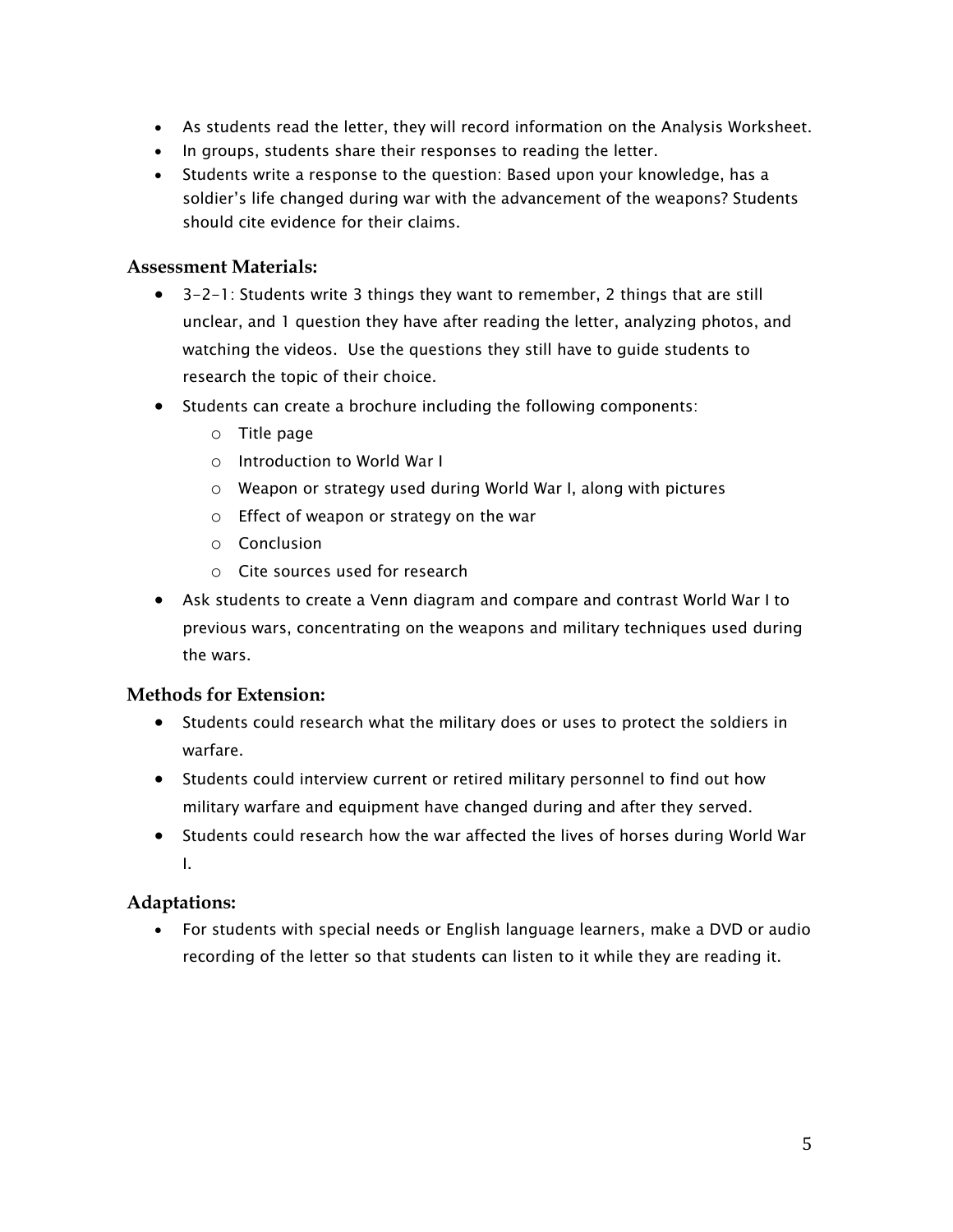### **Bibliography:**

#### Primary Source

"A Letter from Wayne to Folks, July 1, 1918." National Archives and Records Administration. Accessed January 1, 2014. http://research.archives.gov/description/6050582.

#### Secondary Sources

- Education Staff, National Archives and Records Administration. "Document Analysis Worksheet." National Archives and Records Administration. January 1, 2014. http://www.archives.gov/education/lessons/worksheets/written\_document\_analys is\_worksheet.pdf.
- Education Staff, National Archives and Records Administration. "Photo Analysis Worksheet." National Archives and Records Administration. January 1, 2014. http://www.archives.gov/education/lessons/worksheets/photo\_analysis\_workshee t.pdf.

"Trench Warfare." HISTORY. 0:00-1:14. http://www.history.com/videos/trench-warfare.

- "World War I Firsts." HISTORY. 0:00-1:19. http://www.history.com/videos/wwifirsts#wwi-firsts.
- "World War I: Trench Warfare Photographs." HISTORY. Accessed January 1, 2014. http://www.history.com/photos/world-war-i-trench-warfare.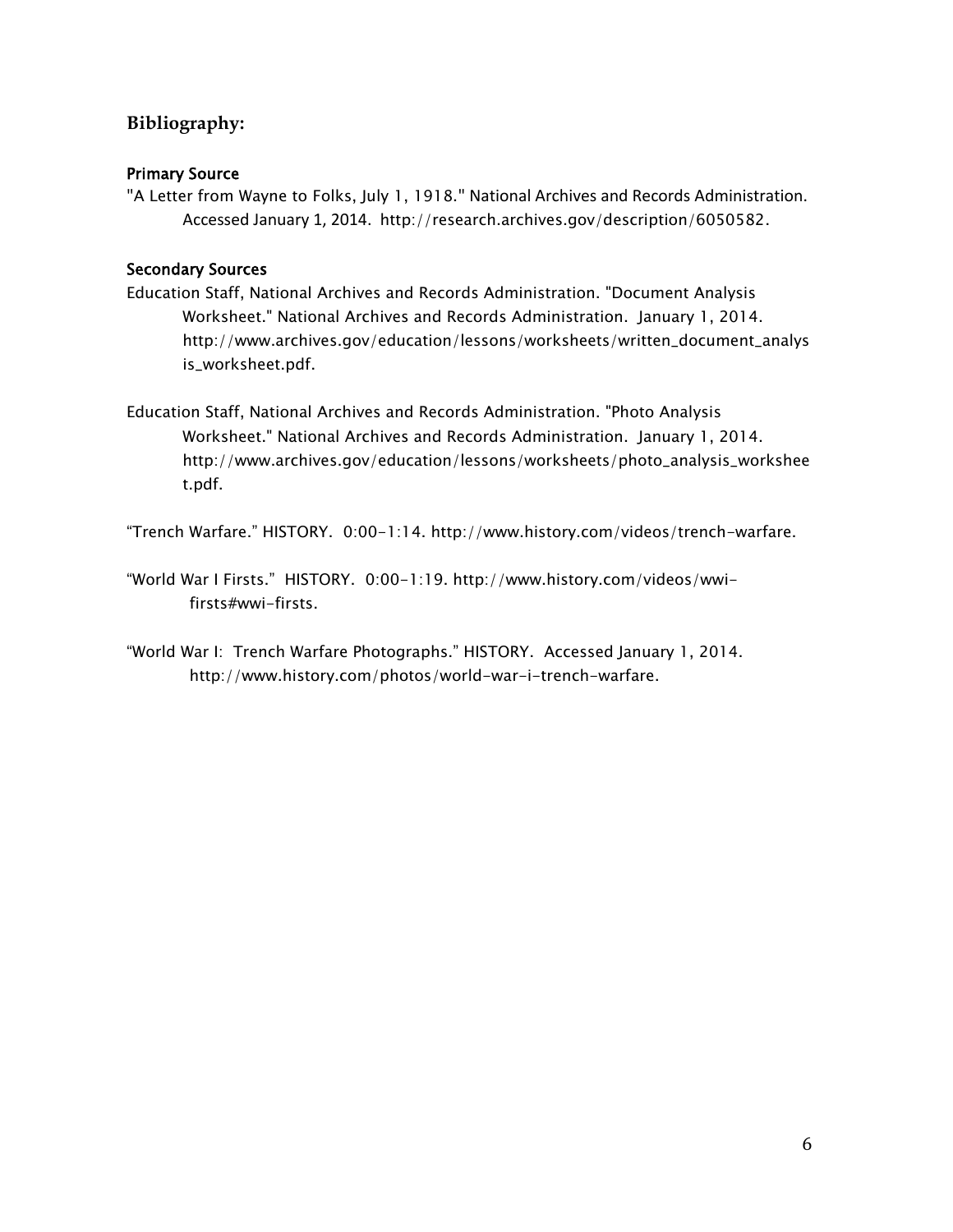SIGHT Analysis

## **Name \_\_\_\_\_\_\_\_\_\_\_\_\_\_\_\_\_\_\_ Date \_\_\_\_\_\_\_\_\_\_\_\_\_\_**



"World War I: Trench Warfare," *The History Channel website*, http://www.history.com/photos/world-war-i-trench-warfare (accessed Jan 1, 2014).

\***S**can the photo and describe the people, objects, and actions in the picture.

| People | Objects | <b>Actions</b> |
|--------|---------|----------------|
|        |         |                |
|        |         |                |
|        |         |                |
|        |         |                |
|        |         |                |
|        |         |                |
|        |         |                |
|        |         |                |
|        |         |                |
|        |         |                |